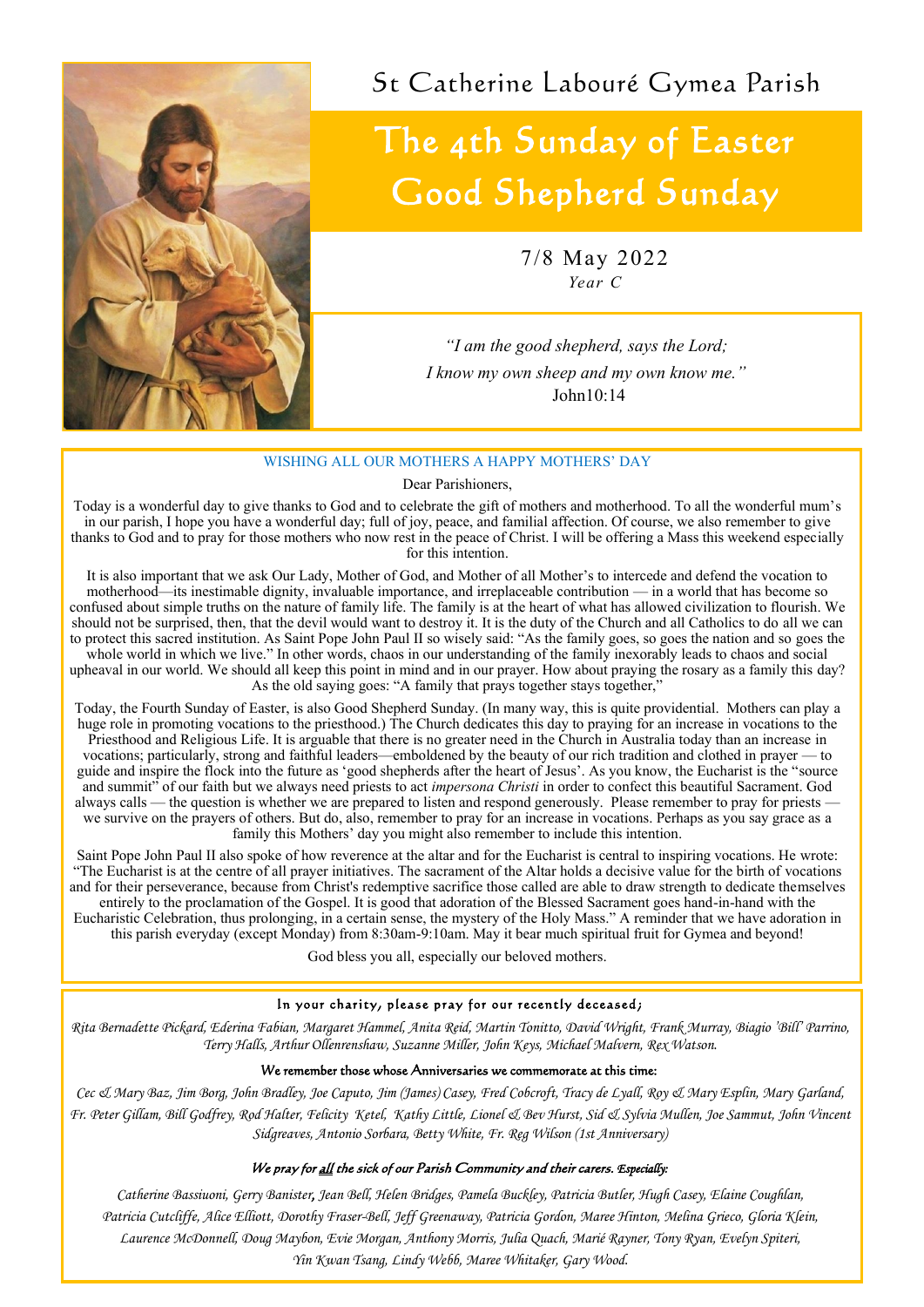**WE NEED YOU (CATECHISTS):** Unfortunately, two of our catechists have had to withdraw from teaching and so we are in urgent need of two new catechists. Please think about stepping forward. Gymea Bay Primary School will commence Scripture classes from Term 2, Week 2—Thurs 5th May & is in need of a teacher.

**SAVE THE DATE:** Our inaugural, though henceforth annual, "Labouré Lecture and Parish Dinner" will take place on **Friday, 25 November.** A distinguished guest speaker will be invited. Details to follow but please save the date in your calendars now.

**SACRAMENT OF CONFIRMATION:** Enrolments for those children wanting to receive the Sacrament of Confirmation (Year 6 and above) will close on the **8th May**. Please go to our parish website to enrol your child. **First preparation class will begin next Sunday, 15th May; a reminder email will be sent this coming week.**

**BUILDING AND MAINTENANCE COMMITTEE:** Thank you to all those who contacted the parish to form part of a newly founded committee to help oversee the care of the parish's property. There is  $\cdot$ much to do on this front and so I would like to call a first meeting on **Thursday 12th May at 7:00pm** (please note the slight time change) at the presbytery. I am very grateful for your support on this front.

**NEW PARISH "APOLOGETICS" GROUP:** What is "apologetics"? Etymologically, the word means to "speak in defence" — in this case of the Catholic faith. Perhaps more than ever, knowing how to defend your faith in public and appreciating the intelligence of the Church's teachings is a grave imperative. Although details are being finalised, at this stage, I intend to host this event on Wednesday evenings, beginning on the 1st of June. Further details will be provided but any thoughts and suggestions are, as always, most welcome. It is likely our first apologetics series will be a ten week course on the Eucharist/The Mass. **EUCHARISTIC PROCESSION:** Sunday 19th June is the great Feast of Corpus Christi, the Body & Blood of Our Lord Jesus Christ. I am hoping to arrange a procession after the 9:30am Mass down the high street and back — to bring Our Lord to the people and to bless this suburb. Please mark this event in your calendar as it would be a wonderful witness to have a large crowd follow Our Lord.

**NEW! CATHOLIC WOMEN'S LEAGUE (GYMEA):**  CWL has now been launched in our parish. This wonderful organisation has a rich history of encouraging and empowering Catholic women to do incredible things for God and the Church. Membership to CWL will afford a free invitation to the retreat day, which will take place in the coming months. **Sign up forms can be found on the tables at the back of the Church or on the CWL website. A first meeting will be held in May, a month specially dedicated to Our Lady, Mother of Christians.** 

**NEXT "LECTURE" SERIES:** Fr Greg will be giving a three-part series of talks for the Archdiocese titled **"Simple Suggestions to Spiritual Obstacles: Rekindling our Prayer Life after "Pandemic Procrastination".** These talks will be delivered at St Cath's on three consecutive Thursdays (**21st July, 28th July, 4th August**) from 7.30pm to 8.45pm but people across the Archdiocese will join us via Zoom. Please mark the dates in your diary. The working titles for these three talks are as follows:

- Lecture One, 21st July: *Silence—The Antidote to Spiritual Blindness & the Pathway to Truth*
- Lecture Two, 28th July: *Self-Knowledge—The Antidote to Spiritual Deception & the Pathway to Prudence*
- Lecture Three, 4th August: *Self-Sacrifice - The Antidote to Spiritual Acedia & the Pathway to Joy*

The original lecture series on the power of language will likely be heled in the city at a date TBC.

**HUGHES ELECTORATE: MEET THE CANDIDATES:** Jannali Anglican Church is hosting a "meet the candidates" event for the Hughes electorate, and all the churches in the electorate are invited. Come and hear what the candidates have to say to all Christians, especially regarding their positions on the Religious Discrimination Bill and religious freedom in general. This event will be held on **Thursday May 12, 7:30pm**, Jannali Anglican Church, 83 Wattle Rd, Jannali. They hope to provide a live stream for those who cannot make the event in person.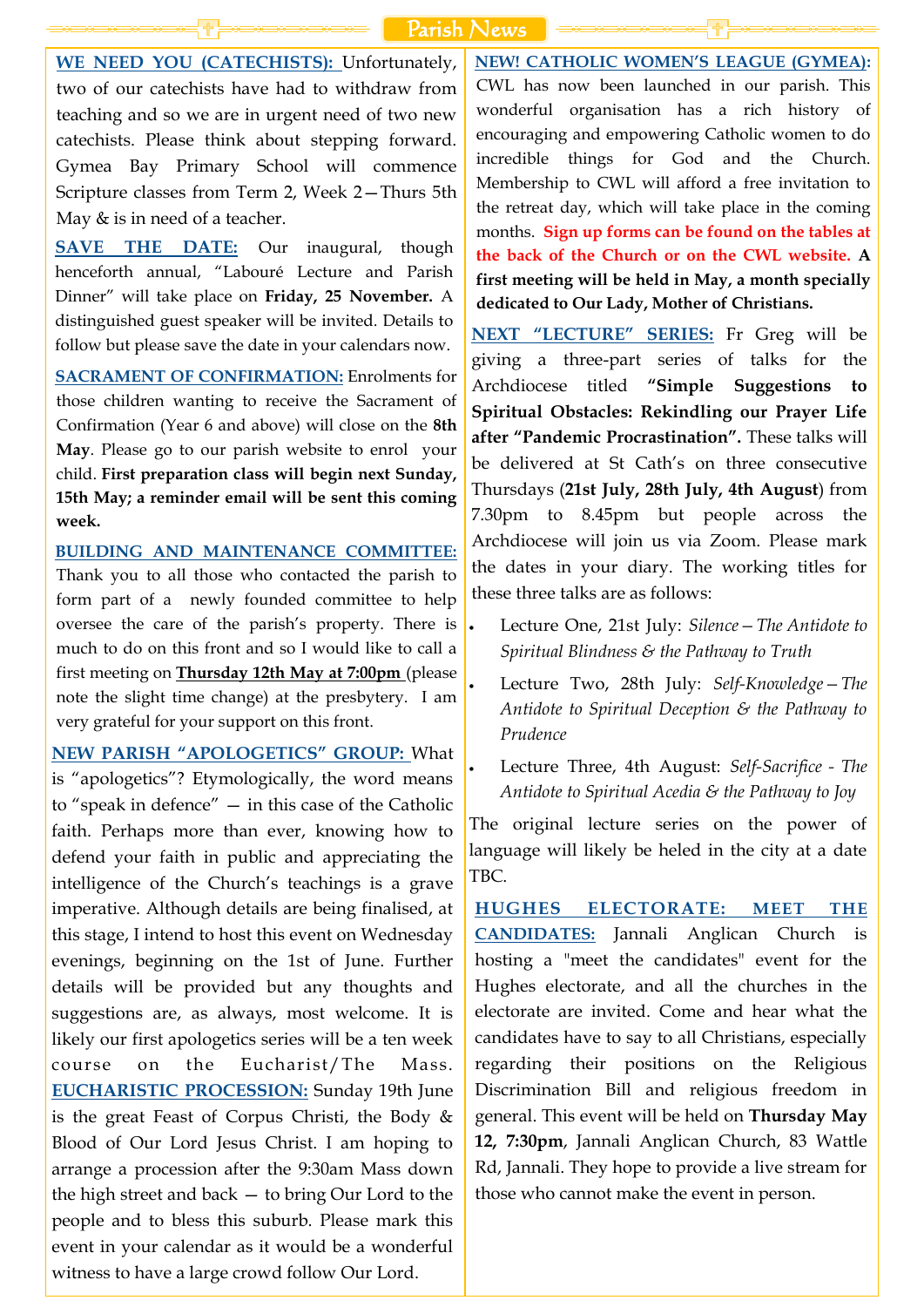**ADORATION:** Remember, our parish has Adoration of the Blessed Sacrament available every day Tuesday - Saturday from 8:30 am - 9:10 am.

**NEW RCIA PROGRAM**: The Rite of Christian Initiation of Adults will be conducted for the first time in this parish this year. I'm looking for volunteers who have a good grounding in the faith to assist Fr. Ronnie and I in instructing potential converts. Please let one of the priest's know if you would be interested.

**INVITATION:** The Sydney Archdiocese Committee, of the World Apostolate of Fatima invite you to our May Celebration in St. Mary's Cathedral on Saturday May, 14th Honouring our Lady and intercede for peace in the World and the welfare of Australia. To commence at 11.30am with entrance procession (inside the Cathedral) with the Pilgrim Virgin Statue of Our Lady of Fatima (with the Immaculate Heart) Rosary, Litany of Loreto & Act of Consecration to the Immaculate Heart of Mary followed by Holy Mass at Noon. We look forward to you joining us in Prayer, especially for this recent outbreak in Ukraine. Further enquiries please contact us on - [0403578994.](tel:0403578994)

#### **FROM THE CATECHISM (ON THE POPE):**

"**[881](javascript:openWindow()** The Lord made Simon alone, whom he named Peter, the "rock" of his Church. He gave him the keys of his Church and instituted him shepherd of the whole flock.<sup>400</sup> "The office of binding and loosing which was given to Peter was also assigned to the college of apostles united to its head."<sup>401</sup> This pastoral office of Peter and the other apostles belongs to the Church's very foundation and is continued by the bishops under the primacy of the Pope."

**SACRAMENTAL PROGRAM:** Thank you to those parents who attended the information to launch our new Sacramental Program. It is not too late to register your children for any of this year's sacraments. Please visit our parish website to do so. **To watch a recording of what was discussed, please use the following link: [www.youtube.com/watch?](http://www.youtube.com/watch?v=T5eHFlDp5yk) [v=T5eHFlDp5yk](http://www.youtube.com/watch?v=T5eHFlDp5yk)**

### **LONG TERM PARISHIONER DECEASED**

We mourn the loss of long term parishioner, NAME, who passed away on DATE. May he rest in the peace of Christ.

**CHILDREN NOW COMING TO MASS ON TUESDAYS AND THURSDAYS** From now on, students from St Catherine Labouré Primary School will be joining us for morning Mass on **Tuesdays** and **Thursdays**. It is such a joy to have these children share in the Eucharistic celebration with us!

**RECLAIMING EVENGELISATION:** Live Online Renewal Series with Fr Mike Schmitz. Saturday **28 May 10.00 -11.30am**. Why Make Disciples?

**LEGION OF MARY**: Our Parish is blessed to have a longstanding Legion of Mary group, which meets every Thursday morning after the 9.15 am Mass. We are always on the look out for new members. Please get involved (or just come and see!) and do pray for our Legion members too! They do such wonderful works in honour of Our Blessed Mother.

**COMMUNION TO THE SICK:** I am grateful to Michele Anthony who has very generously agreed to become the Co-Ordinator of this important ministry. Please let Michele or the Parish Office know of anyone (perhaps a sick relative or friend in the parish) who might like to have Holy Communion brought to them.

**MEDJUGORJE PRAYER GROUP:** Did you know we have a wonderful group of faith-filled parishioners who gather each Thurs evening at 6pm in our church, to say the Rosary & pray & reflect on Our Lady's messages to the world. Why not join them, everyone is welcome! **EUTHANASIA BILL:** This dreadful piece of legislation, which will undoubtedly impact upon the rights and protections of the sick and most vulnerable (as has been proven across the world), is now being debated in the Legislative Assembly in NSW. **Please sign the petition forms at the back of the Church today!** Incidentally, I was impressed that even the UK government realised the slippery slope of Euthanasia and recently refused to legalise assisted suicide in the country. We too should stand firm and be a sign of hope for a much better way forward. If you would like to hear some of the arguments as to why we should oppose it, you might like to listen to my talk [www.youtube.com/watch?v=IIQKbrUV1VI](http://www.youtube.com/watch?v=IIQKbrUV1VI) (Or go to our parish's YouTube page). Please get involved: [www.noeuthanasia.org.au/petition\\_2108\\_ocp\\_nsw](https://www.noeuthanasia.org.au/petition_2108_ocp_nsw?fbclid=IwAR18cRqaBaN1wLcM5iSon8wAcI_62vkMm1KVG0_zKy5ZPT0N2WgU8B87YYI) **CONFESSIONS:** A reminder that confessions are available **before and after every weekday Mass**

(including Saturdays). Please approach Fr Ronnie or

myself if you wish to receive this Sacrament. .